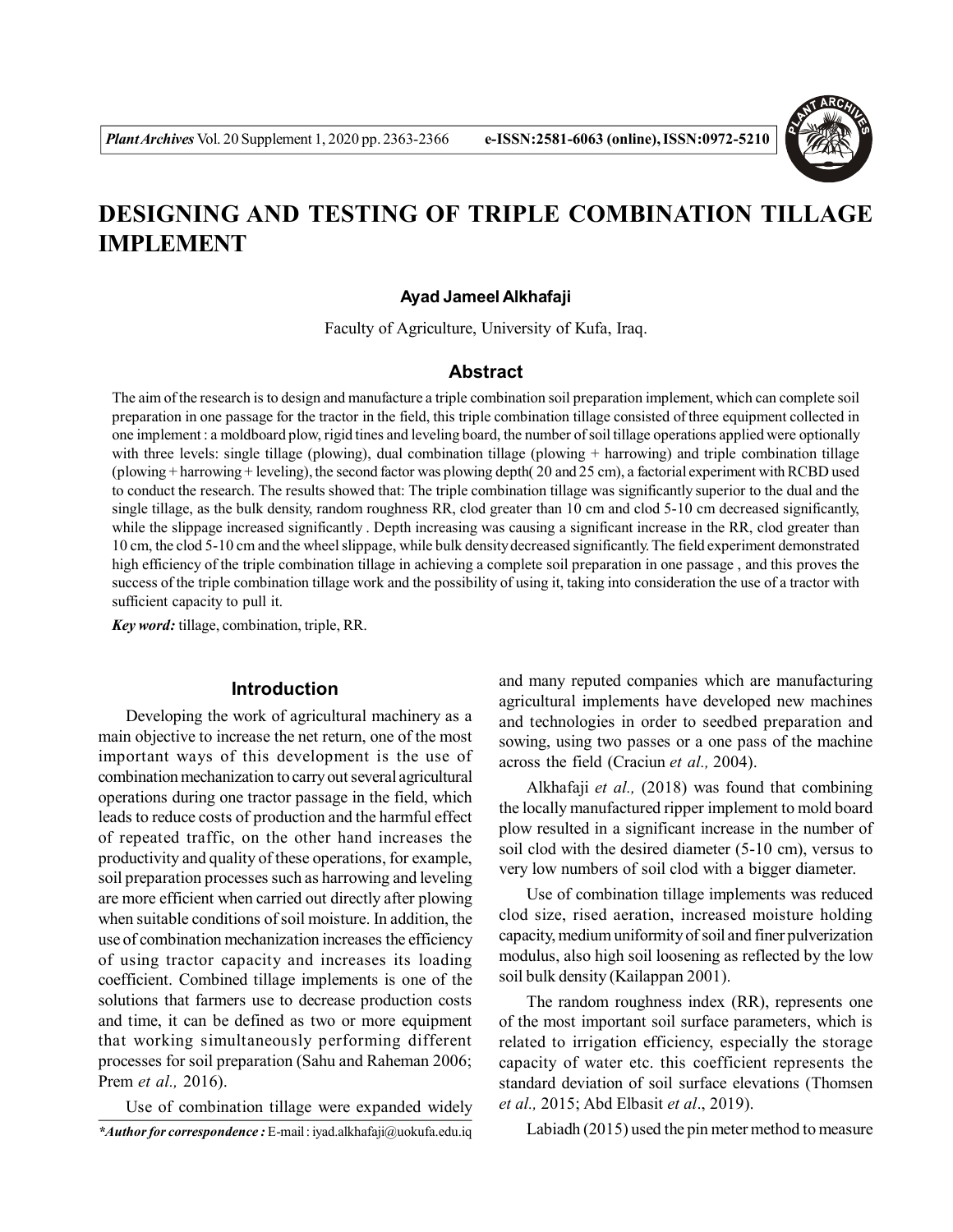the roughness of the surface to compare two types of plows and stated that despite its simplicity, it is an appropriate method to measure regardless of the type of surface.

Vidal Vazquez *et al.,* (2007) said that the different soil preparation equipment produces different forms of soil surface because it reformed a large layer of soil and turns large clods into smaller and producing mounds, rips 1 for designing, fabricating and testing the performance of combination tillage that can operate as a single , two or three tillage equipment in one tractor pass.

# **Materials and Methods**

The research was conducted to design and fabricate a triple combination tillage equipment, that can operate as a single, dual or triple tillage combination (Fig. 1 and 2). This equipment consisted f moldboard plow as a main equipment with four shares. A rigid tines for harrowung and leveling board for leveling as addition parts, were attached to the mainframe of the moldboard plow . The frames of the rigid tines and leveling board had allowed to use or not of these tools with the moldboard plow.

Experimental process:

The experiment was conducted as a split plot design with RCBD, two factors was studied, the main factor was the number of tillage operation times with three levels:

a - single tillage (four shares moldboard plow),





Fig 2: d and e machine photos

b - dual combination tillage (plowing + harrowing with rigid tines tool),

c - triple combination tillage (plowing + harrowing + leveling with leveling board).

The second factor was the plowing depth with two levels 20 and 25cm, that's represented the sub plots, three replications for each treatment was used., experimental plots  $(3 \times 30)$  m was used for each treatment sub plots. Research data was analyzed by a Genstat V12 program, field soil was clay soil (5% sand, 85 % clay and 10% silty), it was not planted in past seasons.

**Measurements:** after applying all treatments the data were gathered and the bellow characteristics were measured immediately: Bulk density (bp) was calculated by a core sample method as a follow:

$$
bp = \frac{WS - DS}{VC} \quad \dots \dots \quad (gm.cm^{-3})
$$
 (1)

where WS: weight of wet soil (gm), DW: weight of dry soil (gm).

**Random Roughness index (RR):** the heights of soil surface were measured by the method of pin board for 33mm for 1 m (Thomsen *et al.,* 2014) , as a follow:

$$
R\text{Rindex} = \sqrt{\frac{\sum_{i=0}^{n} (Y_i - \bar{y})^2}{n}}
$$
 ...... (mm) (2)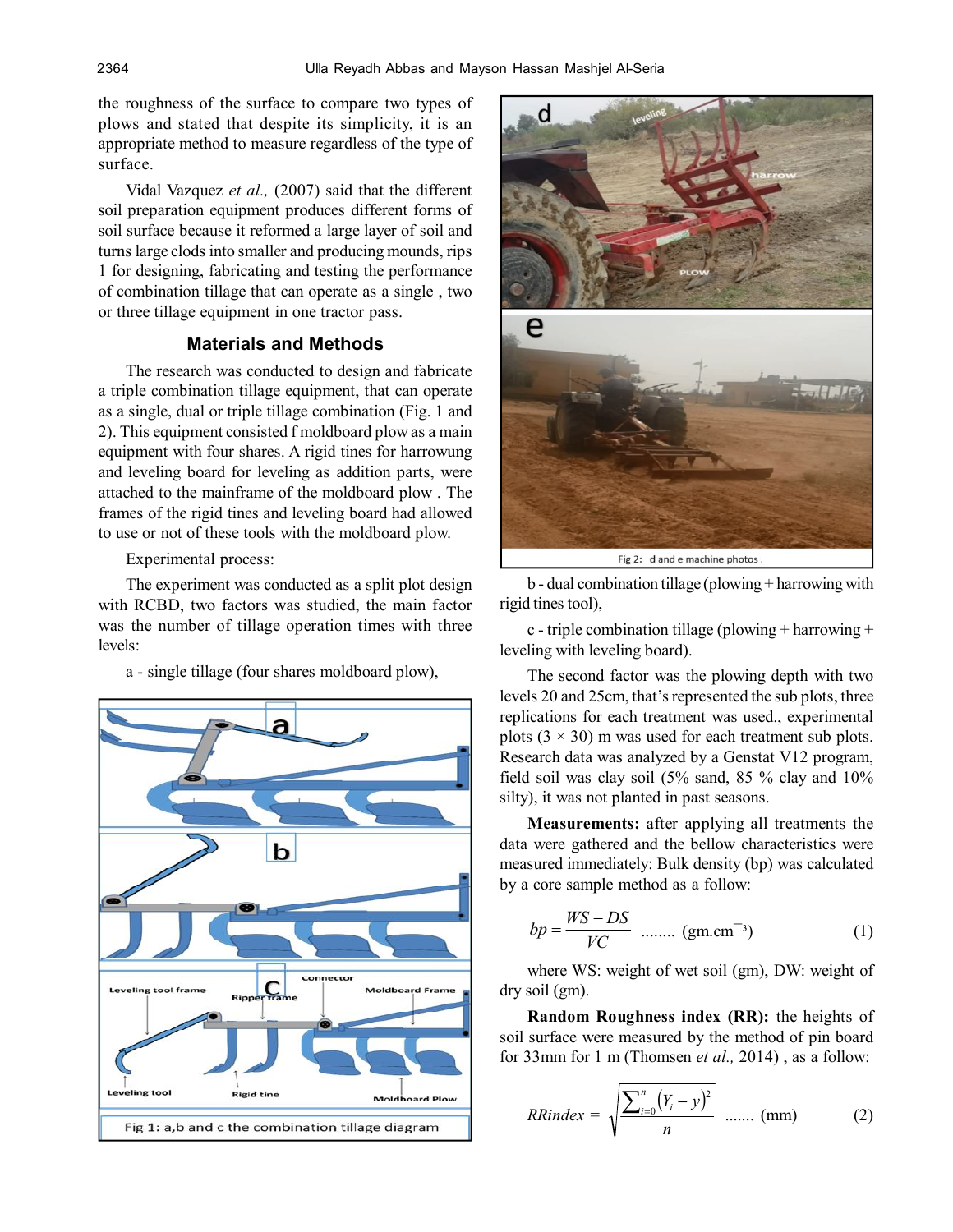Where yi soil height mm,  $\bar{y}$  mean of all height reads mm, n: number of reads .

**Clod size:** wood square sieve with  $(0.5 \times 0.5)$  m and  $(5 \times 5)$  cm orifice were used for clods diameter (5-10) cm, while the same sieve but with  $(10 \times 10)$  cm orifice used for clod diameter more than 10cm.

**Slippage**: it was fined from:

$$
S\% = \frac{VT - VP}{VT} \times 100 \dots \dots \dots \dots (%) \tag{3}
$$

**Table 1:** soil bulk density 
$$
(gm.cm^{-3})
$$
.

|             | <b>Plowing</b><br>depth cm  |       | mean       |  |
|-------------|-----------------------------|-------|------------|--|
|             | 20                          | 25    |            |  |
| Single till | 1.537                       | 1.150 | 1.344      |  |
| Dual till   | 1.307                       | 1.157 | 1.232      |  |
| Triple till | 1.213                       | 1.070 | 1.142      |  |
| mean        | 1.352                       | 1.126 |            |  |
| LSD depth   | LSD interaction LSD tillage |       |            |  |
| $= 0.0289$  | $= 0.0425$                  |       | $= 0.0345$ |  |

**Table 2:** Clod size more than 10cm at different tillage combination equipment types.

|             | <b>Plowing</b> |       |       |  |
|-------------|----------------|-------|-------|--|
|             | depth cm       |       | mean  |  |
|             | 20             | 25    |       |  |
| Single till | 12.67          | 18.33 | 15.50 |  |
| Dual till   | 9.00           | 8.33  | 8.67  |  |
| Triple till | 1.00           | 1.67  | 1.33  |  |
| mean        | 7.56           | 944   |       |  |

**Table 3:** Clod size  $(5-10)$ cm at different tillage combination equipment types.

|             | <b>Plowing</b><br>depth cm |       |       |  |
|-------------|----------------------------|-------|-------|--|
|             |                            |       | mean  |  |
|             | 20                         | 25    |       |  |
| Single till | 40.33                      | 62.33 | 51.33 |  |
| Dual till   | 70.33                      | 79.67 | 75.00 |  |
| Triple till | 9.33                       | 16.00 | 12.67 |  |
| mean        | 40.00                      | 52.67 |       |  |



Where VT, VP: theoretical and practical velocity of tractor  $(km/hr^{-1})$  respectively.

# **Result and Discussion**

**Bulk density**: the results in table 1 explained that increased implements number in the combination tillage equipment led to reduce the bulk density significantly. It is clear that triple combination tillage has achieved the lowest value of bulk density, perhaps directly harrowing was leading to easily breaking the plowed soil, that's resulted in decreased clod size and increased in the

number of air pores in the soil, in addition conducting the leveling operation directly after plowing was assisted in shattering clod to smaller size and decreasing bulk density, especially when plowing operations done at the appropriate conditions of soil moisture.

Increasing plowing depth was resulted in decreasing the bulk density significantly (Table 1), also the interaction between these two factors had a significant effect on the bulk density, triple tillage at 25 cm resulted in low bulk density  $(1.07 \text{ gm.cm}^{-3})$  while highest value found in single tillage at 20cm  $(1.537 \text{ gm.cm}^{-3})$ .

**RR index :** Statistical analysis showed a significant improvement in the soil surface leveling process when using more than one tillage tools in one pass in the field (Fig. 3), there was a decrease of 45 to 35 mm in the random roughness index for dual and triple tillage (respectively) compared to 9 mm with the single tillage. It is a natural result, because single plowing results in a few high and low plowing furrow (equivalent to the number of the plow shares), which causes a great variation in the height of the soil surface, thus increasing the RR index.

#### **Fig. 3 RR index at different tillage combination equipment types**

Applying of the harrowing after plowing directly caused that tine rigid tool were scattered the plowing lines and reshapes the soil surface, that is resulting in more lines with little differences in soil height, and this led to a significant decrease in the RR index. On the other hand, the leveling board tool will push the raised soil parts towards the low furrows, that produces more leveling in the soil surface, which led to a significant decrease in the ariance iof the soil heights, as a result of which the RR index decreased ignificantly.

**Clod size more than 10 cm:** It is normal that the use of a moldboard low produces a large number of clods with a large diameter that are not uitable for planting, therefore we found about 13 clod. m at the plowing epth 20cm, and it was increased to 18 clod. m at 25cm depth. This is due to

> the increase in the depth of cultivation, which leads to an increase in the area of the raised soil section, and consequently, the number and size of large clods increases.

> The use of the tine rigid tool immediately after the moldboard plow reducing the number of large clods by breaking it to less than 9 clods.

> Table 2 clod size more than 10 cm at different tillage combination equipment types when using the triple